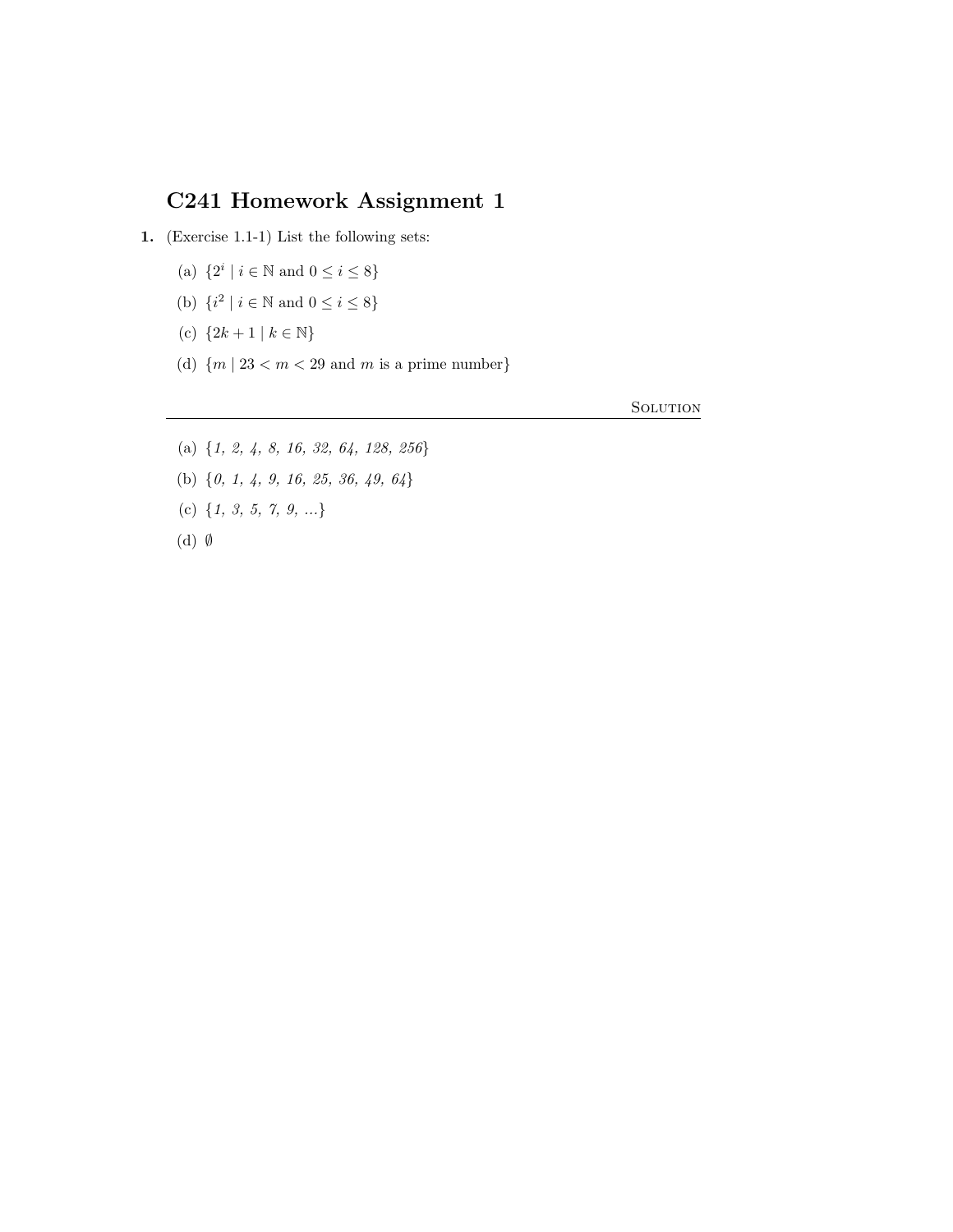- 2. (Exercise 1.1-2) Let  $A = \{a, b\}$ ; let  $B = \{1, 2, 3\}$ ; let  $C = \emptyset$ ; and let  $D =$  ${a, b, c, d}$ . List the following sets:
	- (a)  $A \cup B$  (f)  $A \cup C$ <br>
	(b)  $A \cap B$  (g)  $A \cap D$ (b)  $A \cap B$  (g)  $A \cap B$ <br>
	(c)  $A \times B$  (h)  $A^3$ (c)  $A \times B$ <br>
	(d)  $\mathcal{P}(A)$ <br>
	(i)  $\mathcal{P}(\emptyset)$ (d)  $P(A)$  (i) (e)  $B \times \emptyset$  (j)  $(D \cap A) \times B$
- **SOLUTION**

- (a)  $\{a, b, 1, 2, 3\}$
- (b) ∅
- (c)  $\{(a, 1), (a, 2), (a, 3), (b, 1), (b, 2), (b, 3)\}\$
- (d)  $\{\emptyset, \{a\}, \{b\}, \{a, b\}\}\$
- (e) ∅
- (f)  $\{a, b\}$
- $(g) \{a, b\}$
- (h) {(a, a, a), (a, a, b), (a, b, a), (a, b, b), (b, a, a), (b, a, b), (b, b, a), (b,  $b, b)$
- (i) {∅}
- (j)  $\{(a, 1), (a, 2), (a, 3), (b, 1), (b, 2), (b, 3)\}\$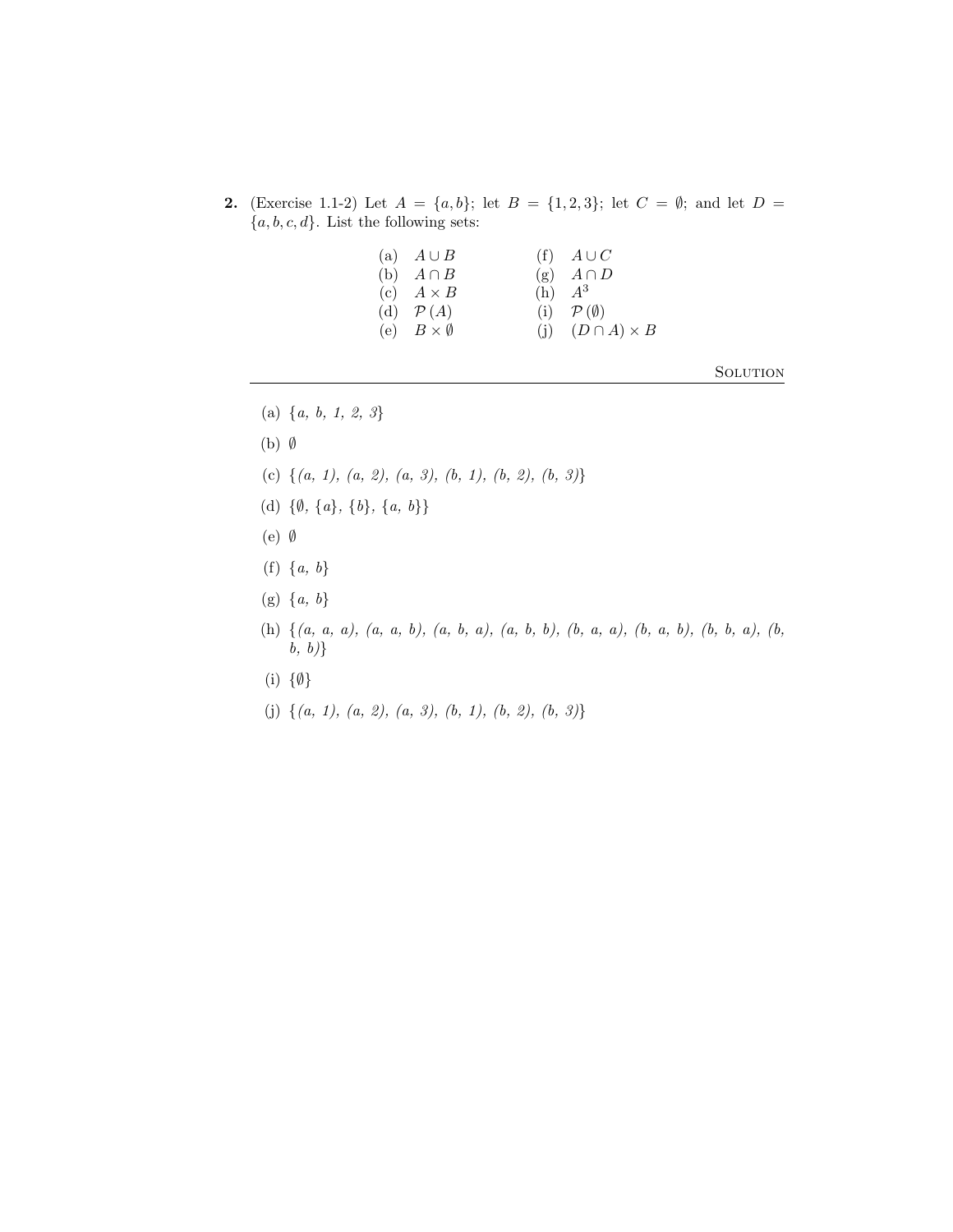3. Let  $A = \{a, b\}, B = \{1, 3, 5\}, \text{ and } C = \{\oplus, \otimes\}.$ 

- (a) List the set  $A \times B$ .
- (b) List the set  $A \times (B \times C)$ .
- (c) List the set  $A \times B \times C$ .

**SOLUTION** 

- (a)  $\{(a, 1), (a, 3), (a, 5), (b, 1), (b, 2), (b, 3)\}\$
- (b)  $B \times C = \{(1, \oplus), (3, \oplus), (5, \oplus), (1, \otimes), (3, \otimes), (5, \otimes)\}, so$

 $A\times (B\times C) = \{ (a,(1,\oplus)),(a,(3,\oplus)),(a,(5,\oplus)),(a,(1,\otimes)),(a,(3,\otimes)),(a,(5,\otimes)) \}$  $(b,(1,\oplus)),(b,(3,\oplus)),(b,(5,\oplus)),(b,(1,\otimes)),(b,(3,\otimes)),(b,(5,\otimes))$ 

(c)  $A \times (B \times C)$  is a set of ordered pairs whose second entry is also an ordered pair.  $A \times B \times C$  is a set of ordered triples

 $A \times B \times C = \{ (a, 1, \oplus), (a, 3, \oplus), (a, 5, \oplus), (a, 1, \otimes), (a, 3, \otimes), (a, 5, \otimes) \}$  $(b, 1, \oplus), (b, 3, \oplus), (b, 5, \oplus), (b, 1, \otimes), (b, 3, \otimes), (b, 5, \otimes)$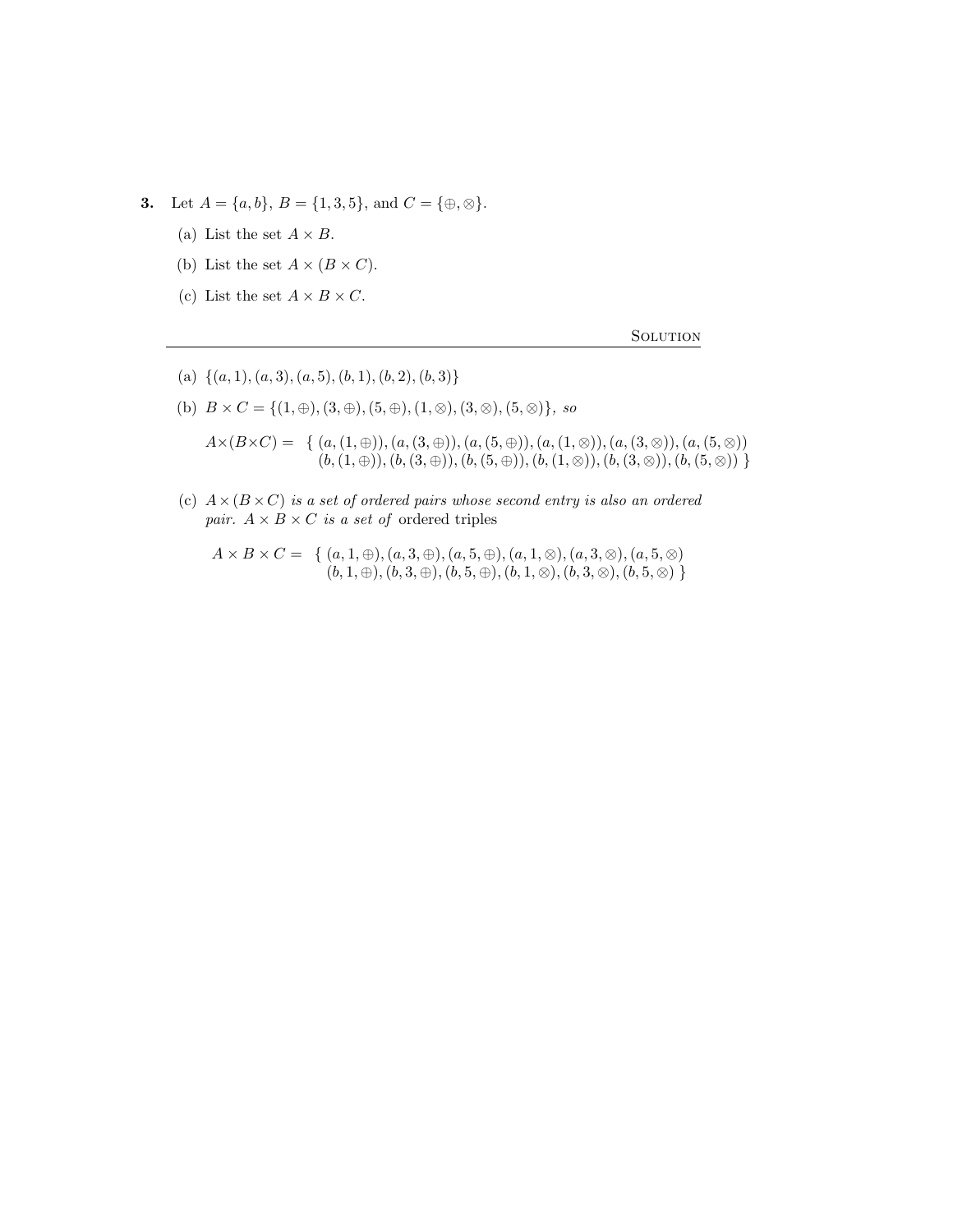- 4. (Exercise 1.1-3) Let  $A = \{a, b\}$ ; let  $B = \{1, 2, 3\}$ ; and let  $E = A \times B$ . List the following sets:
	- (a)  $\{(x, y, y) | (x, y) \in E\}$
	- (b)  $\{(x, x) | x \in E\}$
	- (c)  $\{(y, z) | (x, y) \in E \text{ and } z \in B\}$

**SOLUTION** 

- (a)  $\{(a, 1, 1), (a, 2, 2), (a, 3, 3), (b, 1, 1), (b, 2, 2), (b, 3, 3)\}\$
- (b) {((a, 1), (a, 1)), ((a, 2), (a, 2)), ((a, 3), (a, 3)), ((b, 1), (b, 1)), ((b, 2),  $(b, 2)$ ,  $((b, 3), (b, 3))$
- (c)  $\{(1, 1), (1, 2), (1, 3), (2, 1), (2, 2), (2, 3), (3, 1), (3, 2), (3, 3)\}$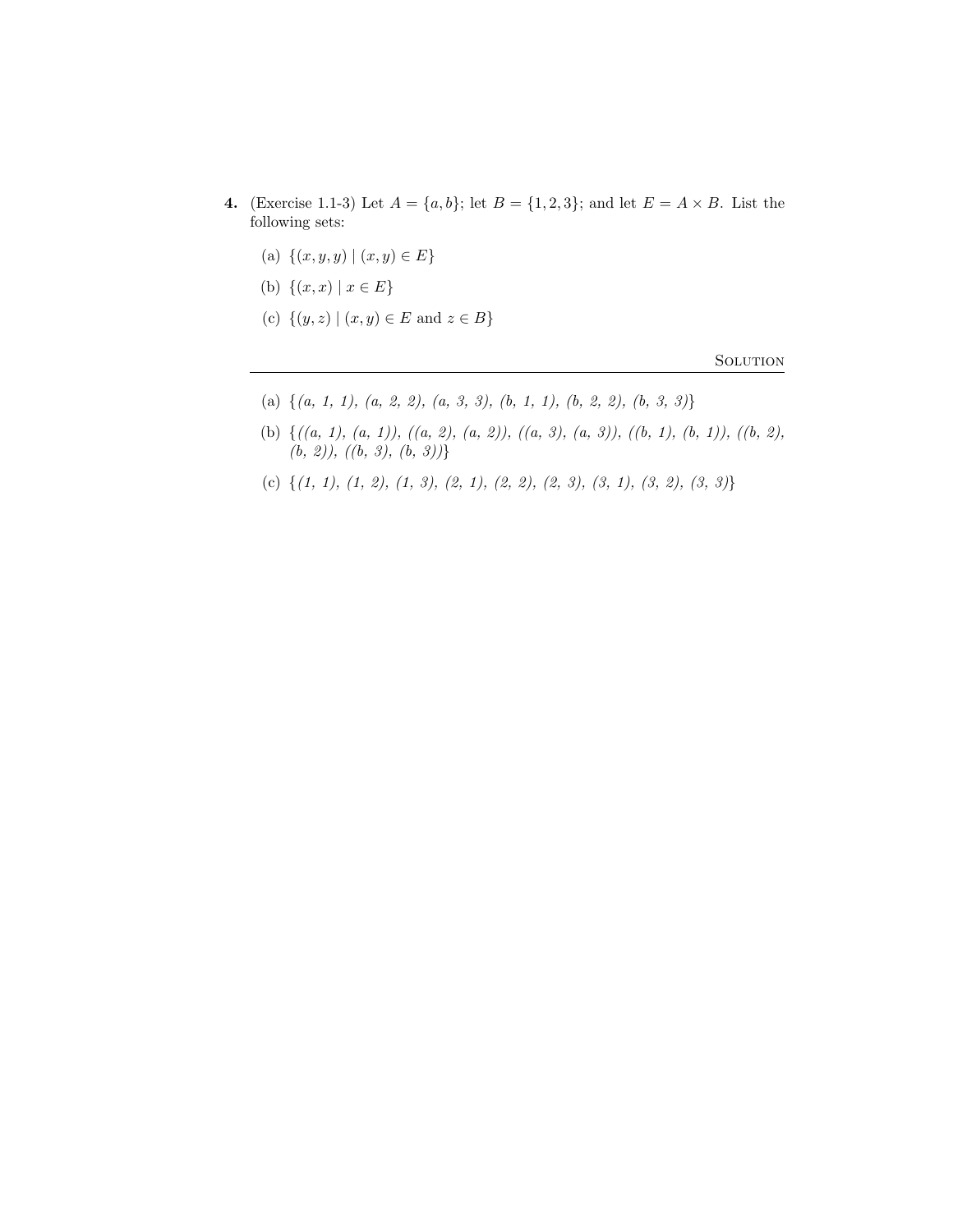5. List the first twelve elements of the set

$$
F = \{ f_k \in \mathbb{N} \mid f_1 = 1, f_2 = 2, \text{ and for any } k \ge 1, f_{k+2} = f_k + f_{k+1} \}
$$

That is, list  $\{f_1, f_2, ..., f_{12}\}$ 

**SOLUTION** 

Elements  $f_1$  and  $f_2$  are given in the description,

$$
F = \{1, 2, f_3, f_4, \ldots\}
$$

The description specifies a formula for the rest of the  $f_i$ s.  $f_3 = f_1 + f_2 = 1 + 2 =$ 3, so

$$
F = \{1, 1, 2, f_4, f_5, \ldots\}
$$

and similarly  $f_4 = f_2 + f_3 = 2 + 3 = 5$ , and so on.

 $F = \{1, 2, 3, 5, 8, 13, 21, 34, 55, 89, 144, 233, \ldots\}$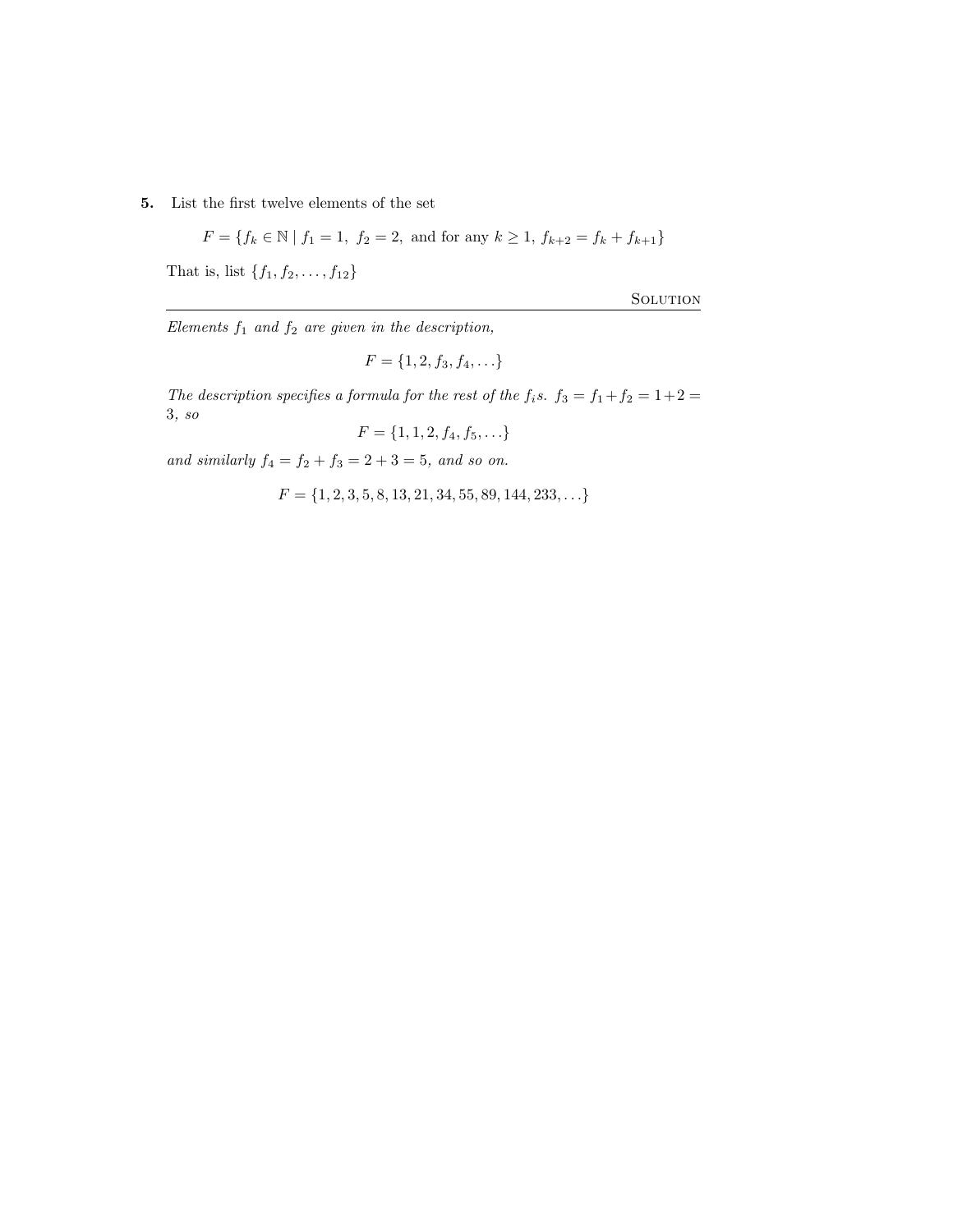**6.** Let  $V = \{1, 2, 3\}$ . List the set  $\{xyxz|x, y, z \in V\}$  of words in  $V^+$ .

**SOLUTION** 

|  | {1111, 1112, 1113, 1211, 1212, 1213, 1311, 1312, 1313, |  |                                                       |
|--|--------------------------------------------------------|--|-------------------------------------------------------|
|  |                                                        |  | 2121, 2122, 2123, 2221, 2222, 2223, 2321, 2322, 2323, |
|  |                                                        |  | 3131, 3132, 3133, 3231, 3232, 3233, 3331, 3332, 3333} |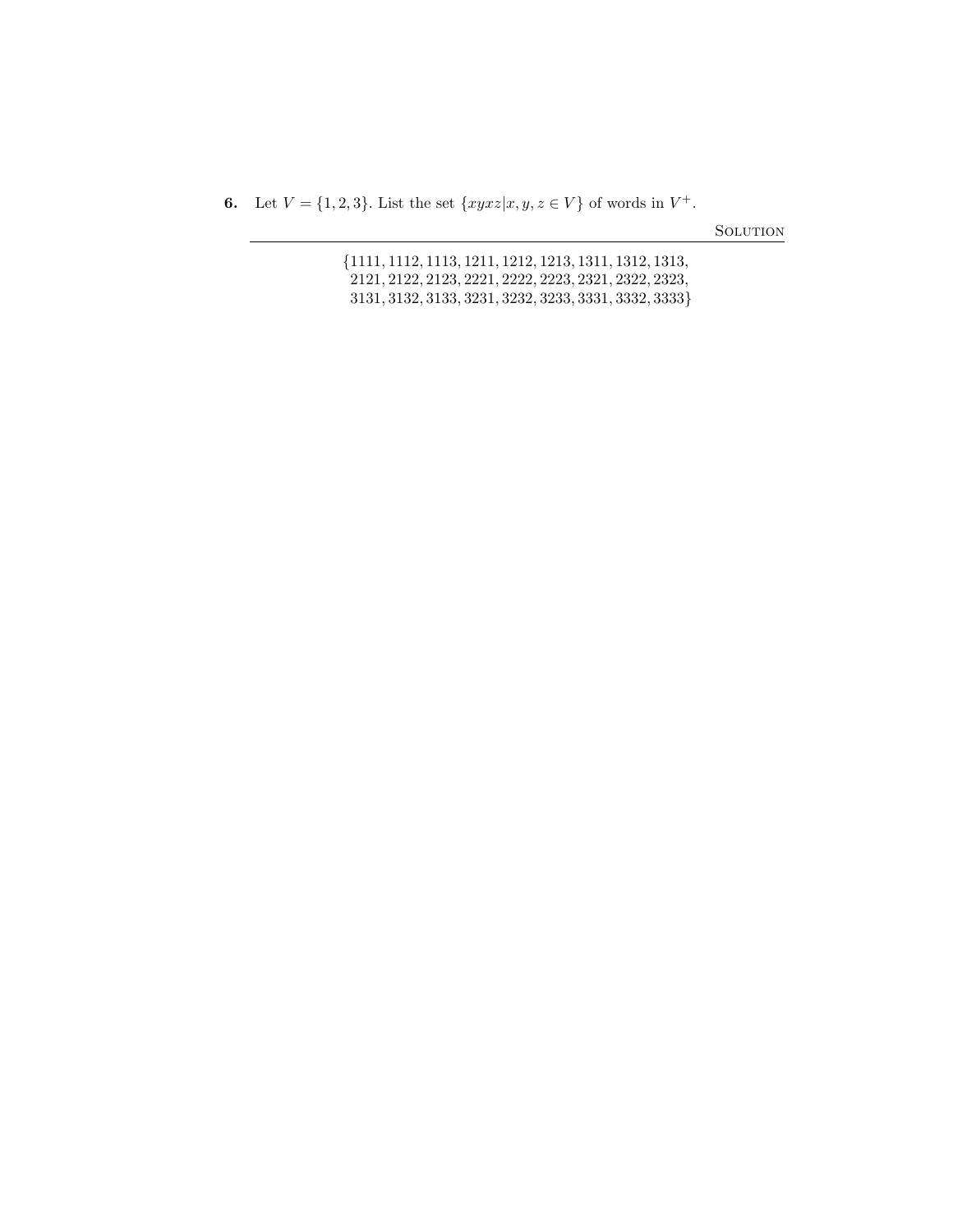- 7. (Exercise 1.3-1) Let  $V = \{a, b, \text{ } \text{\$}\}\$ . For each of the following languages  $L_i \subseteq V^+$ , list enough elements to make it clear what each contains.
	- (a) In language  $L_1$  each word has exactly one  $\frac{1}{2}$  and equally many **a** s as **b** s.
	- (b) In each word of language  $L_2$ , a s and b s alternate with any number of \$ s mixed in.
	- (c) In each word of language  $L_3$ , no **a** occurs next to **a b**.
	- (d)  $L_4 = \{u \hat{\ } \mathbf{\$} \hat{v} \mid u \in \{\mathbf{a}\}^+ \text{ and } v \in \{\mathbf{\$},\mathbf{b}\}^+\}$
	- (e)  $L_5 = \{ \mathbf{a}^k \mathbf{\hat{s}} \mathbf{\hat{b}}^k \mid k \in \mathbb{N} \}$

## **SOLUTION**

In most of these problems, it is hard to write down a pattern that everyone would recognize as describing the language in question.

- (a)  $L_1 = \{\$$ ,  $\$$  a b  $\$$  b a , a  $\$$  b  $\$$  b  $\$$  a , a b  $\$$  , b a  $\$$ ,  $$$ a a b b  $$$ a b a b  $$$ a b b  $$$ a b b a  $$$ b a a b  $$$ b a b a  $$$ b b a a  $,$  $a $ a b b , a $ b a b , a $ b b a , b $ a a b , b $ a b a , b $ b a a ,$  $a a $ b b , a b $ a b , a b $ b a , b a $ a $ b , b a $ b a , b b $ a a ,$  $a$  a  $b$   $b$   $b$ ,  $a$   $b$  a  $b$   $b$ ,  $a$   $b$   $b$   $b$   $a$   $a$ ,  $b$   $b$   $a$   $b$   $b$   $b$   $a$   $b$   $b$   $b$   $a$   $b$   $b$   $a$   $b$   $b$   $a$   $b$   $b$   $a$   $b$   $b$   $a$   $b$   $b$   $a$   $b$   $b$   $a$   $b$   $b$   $a$   $b$   $b$   $a$   $b$   $b$   $a$   $b$   $b$  $a$  a  $b$   $b$  ,  $a$   $b$  a  $b$  ,  $a$   $b$   $b$  ,  $b$  ,  $b$  ,  $b$  ,  $b$  ,  $b$  ,  $b$  ,  $b$  ,  $b$  ,  $b$  ,  $b$  ,  $b$  ,  $b$  ,  $b$  ,  $b$  ,  $b$  ,  $b$  ,  $b$  ,  $b$  ,  $b$  ,  $b$  ,  $b$   $$ a a ab b b , ... \}$ (b)  $L_2 = \{\varepsilon, \, \$\, , \, \$\, \$\, , \, \$\, \$\, \$\, , \ldots \}$ a, \$ a, a \$, \$ \$ a, \$ a \$, a \$ \$, \$ \$ \$ a, \$ \$ a \$, ...  $b, $ b, b, $ $, $ $ \$  $b, $ b, $ $ \$  $c, $ b, $ $ b, $ $ \}$ ,  $d, $ $ \$  $e, $ $ \$ a b , \$ a b , a \$ b , a b \$ , \$ \$ a b , \$ a \$ b , \$ a b \$ , a \$ b \$ , a b \$ \$ \$ \$\$\$ab ... b a , \$ b a , b \$ a , b a \$ , \$ \$ b a , \$ b \$ a , \$ b a \$ , b \$ a \$ , b a \$ \$ \$ , \$ \$ \$ b a , ... a b a , \$ a b a , a \$ b a , . . . } (c)  $L_3 = \{ \varepsilon, a, b, s \ a \$ ;  $\frac{1}{2} a, b \}$ ;  $a \}$ ;  $a \}$ ;  $a \}$ ;  $a \frac{1}{2} a \}$ ;  $a \frac{1}{2} a \frac{1}{2} b \}$ ;  $a \frac{1}{2} b \}$ ;  $a \frac{1}{2} b \}$ ;  $a \frac{1}{2} b \}$ ;  $a \frac{1}{2} b \}$ ;  $a \frac{1}{2} b \frac{1}{2} c \}$ ;  $a \frac{1}{2} b \frac{1}{2} c \}$ ;  $a \frac{1}{2} b \frac{$ ,\$ b b ,\$ \$ a ,\$ \$ b ,\$ \$ \$  $a$   $a$   $a$   $b$   $a$   $a$   $a$   $\dots$ } (d)  $L_4 = \{\varepsilon, \mathbf{a} \mathbf{\$} \mathbf{\$}$ ,  $\mathbf{a} \mathbf{\$} \mathbf{\$}$ , a \$ \$ \$ ,a \$ \$ b ,a \$ b \$ ,a \$ b b , a \$ \$ \$ \$ ,a \$ \$ \$ b ,a \$ \$ b \$ ,a \$ \$ b b ,a \$ b \$ \$ ,a \$ b \$ b ,a \$ b \$ b ,a \$ b b \$ ,a \$ b b b , . . . , a a \$ \$ \$ ,a a \$ \$ b ,a a \$ b \$ ,a a \$ b b , a a \$ \$ \$ \$ ,a a \$ \$ \$ b ,a a \$ \$ b \$ ,a a \$ \$ b b ,a a \$ b \$ \$ ,a a \$ b \$
	- b ,a a \$ b \$ b ,a a \$ b b \$ ,a a \$ b b b ,
	- ...,}

(e)  $L_5 = \{\$$ ,  $a \$ b$ ,  $a \ a \ $ b \ b$ ,  $a \ a \ a \ $ b \ b \ b$ ,  $a \ a \ a \ a \ $ b \ b \ b \ b$ ,...}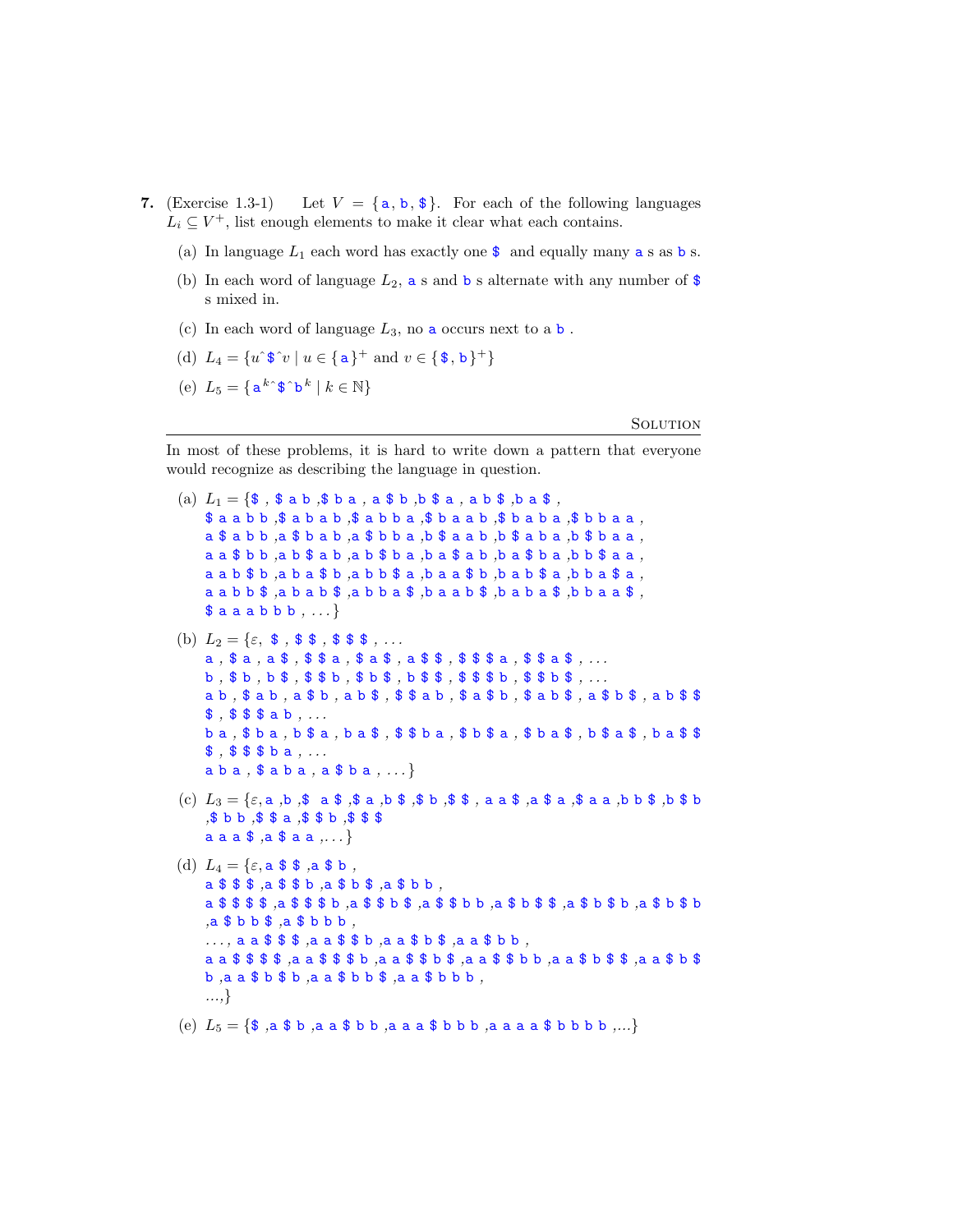What does this STMT program compute? Trace its execution by hand for a few small values or A and B. Place a statement in the empty assertion at the end of the program saying what condition holds at that point. Explain why the program satisfies your assertion when it reaches the end .

 $\{x = A \in \mathbb{W} \text{ and } y = B \in \mathbb{W}\}\$ begin while  $x \neq y$  do if  $x < y$ then  $y := y - x$ else  $x := x - y$ end  $\left| \begin{array}{ccc} \end{array} \right|$ 

(Optional) Write and test a program in the language of your choice (preferably Scheme) that performs the same computation as the given program above.

**SOLUTION** 

Label the program statements as follows.

 $\{ x = A \in \mathbb{W} \text{ and } y = B \in \mathbb{W} \}$ begin 1: while  $x \neq y$  do 2: if  $x < y$ 3: then  $y := y - x$ 4: else  $x := x - y$ 5: end

Below, the program is traced for a few small values of A and B.

|   |                                             |                  | $A = 6, B = 9$   |                                           |    |                  | $A = 6, B = 15$  |    |                  | $A = 35, B = 14$ |
|---|---------------------------------------------|------------------|------------------|-------------------------------------------|----|------------------|------------------|----|------------------|------------------|
|   | pc                                          | $\boldsymbol{x}$ | $\boldsymbol{y}$ |                                           | pc | $\boldsymbol{x}$ | $\boldsymbol{y}$ | pc | $\boldsymbol{x}$ | $\boldsymbol{y}$ |
|   | 1                                           | 6                | 9                |                                           | 1  | 6                | 15               | 1  | 35               | 14               |
|   | 3                                           | 6                | 3                |                                           | 3  | 6                | 9                | 4  | 21               | 14               |
|   | 1                                           | 6                | 3                |                                           | 1  | 6                | 9                | 1  | 21               | 14               |
|   | 4                                           | 3                | 3                |                                           | 3  | 6                | 3                | 4  | 7                | 14               |
|   | 5                                           | 3                | 3                |                                           | 1  | 6                | 3                | 1  | 7                | 14               |
|   |                                             |                  |                  |                                           | 4  | 3                | 3                | 3  | 7                | 7                |
|   |                                             |                  |                  |                                           | 5  | 3                | 3                | 5  | 7                | 7                |
|   |                                             |                  |                  | The postcondition would be something like |    |                  |                  |    |                  |                  |
| J | r is the greatest common divisor of A and B |                  |                  |                                           |    |                  |                  |    |                  |                  |

| x is the greatest common divisor of A and B |  |
|---------------------------------------------|--|
|---------------------------------------------|--|

8.